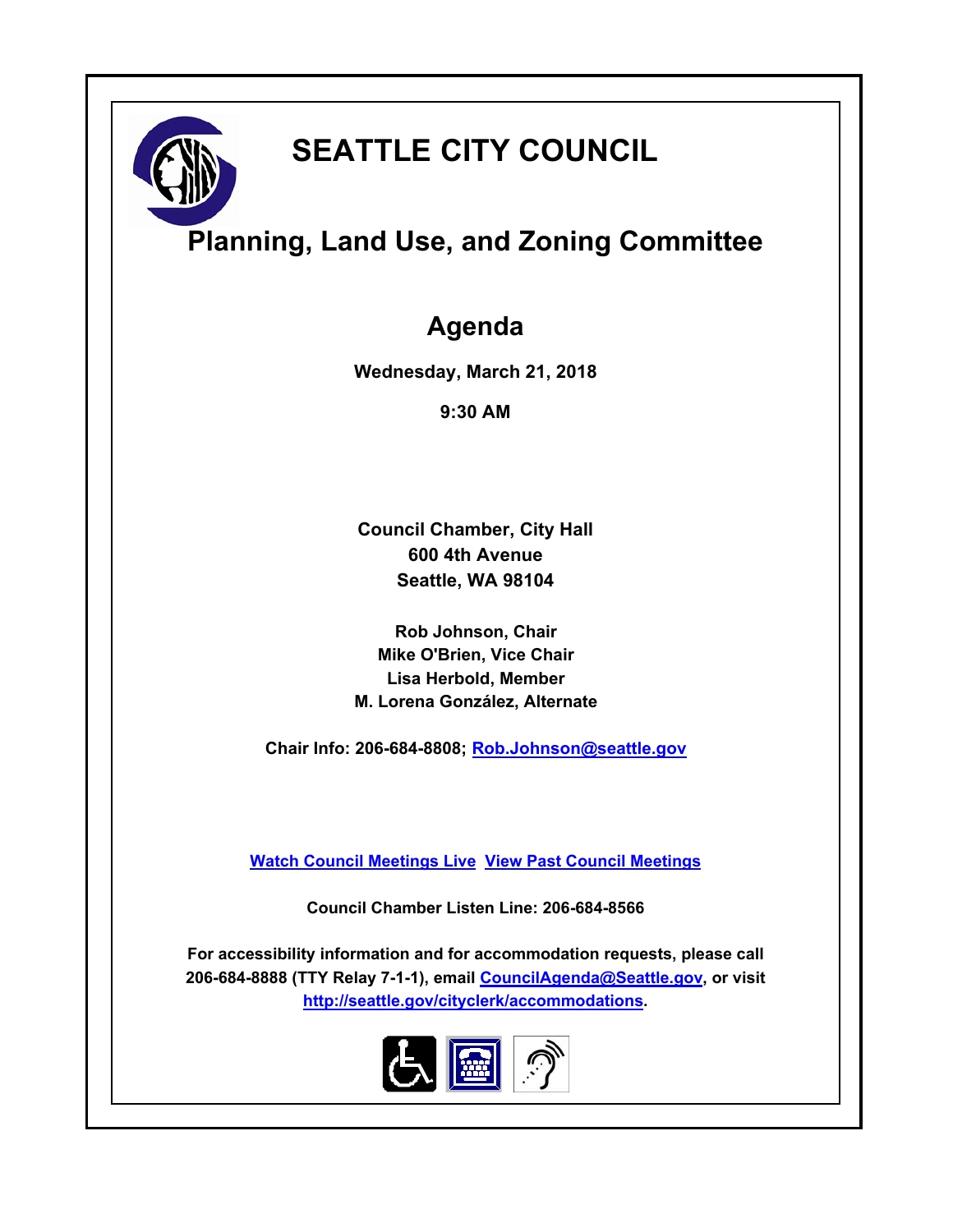## **SEATTLE CITY COUNCIL Planning, Land Use, and Zoning Committee Agenda March 21, 2018 - 9:30 AM**

### **Meeting Location:**

Council Chamber, City Hall, 600 4th Avenue, Seattle, WA 98104

#### **Committee Website:**

http://www.seattle.gov/council/committees/planning

This meeting also constitutes a meeting of the Full Council, provided that the meeting shall be conducted as a committee meeting under the Council Rules and Procedures, and Council action shall be limited to committee business.

*Please Note: Times listed are estimated*

#### **A. Call To Order**

#### **B. Chair's Report**

(5 minutes)

#### **C. Public Comment**

(20 minutes)

#### **D. Items of Business**

**Appointment of John Savo as Chair, Seattle Design Commission, for a term to February 28, 2019. 1.** [Appt 00949](http://seattle.legistar.com/gateway.aspx?m=l&id=/matter.aspx?key=6882)

*Attachments:* [Appointment Packet](http://seattle.legistar.com/gateway.aspx?M=F&ID=02790a9e-965a-441a-8c05-d740127ca561.pdf)

**Discussion and Possible Vote** (05 minutes)

**Presenter:** Michael Jenkins, Executive Director, Seattle Design Commission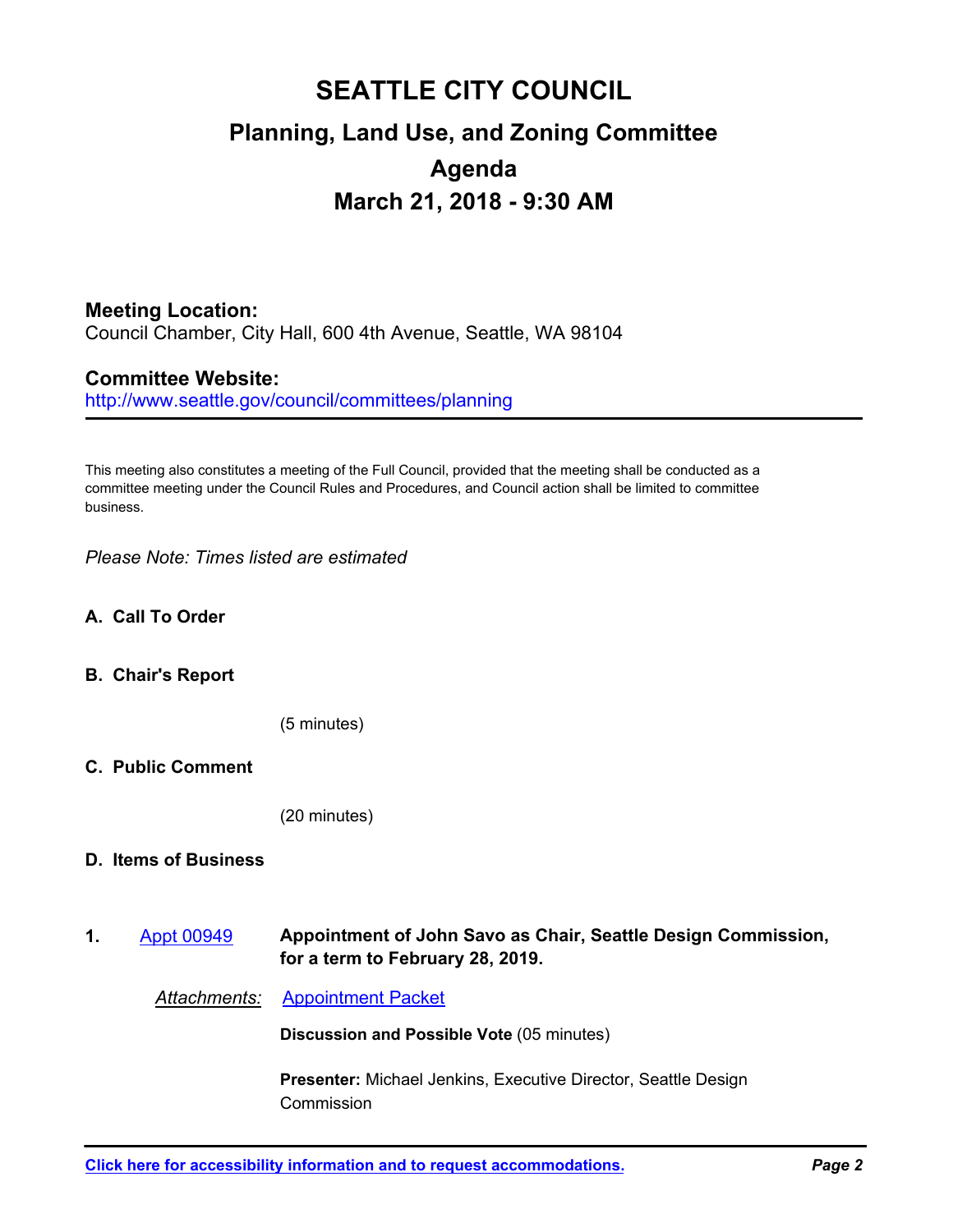| 2. | <b>Appt 00950</b>   | Appointment of Katy Haima as member, Design Review Board, for<br>a term to April 3, 2019.            |
|----|---------------------|------------------------------------------------------------------------------------------------------|
|    | Attachments:        | <b>Appointment Packet</b>                                                                            |
|    |                     | For Items 2-15: Discussion and Possible Vote (25 minutes)                                            |
|    |                     | <b>Presenter for Items 2-15: Lisa Rutzick, Seattle Department of</b><br>Construction and Inspections |
| 3. | <b>Appt 00951</b>   | Appointment of Matt Hutchins as member, Design Review Board,<br>for a term to April 3, 2019.         |
|    | Attachments:        | <b>Appointment Packet</b>                                                                            |
|    |                     | <b>Discussion and Possible Vote</b>                                                                  |
| 4. | <b>Appt 00952</b>   | Appointment of AJ Taaca as member, Design Review Board, for a<br>term to April 3, 2019.              |
|    | <b>Attachments:</b> | <b>Appointment Packet</b>                                                                            |
|    |                     | <b>Discussion and Possible Vote</b>                                                                  |
| 5. | <b>Appt 00953</b>   | Appointment of Betsy Anderson as member, Design Review<br>Board, for a term to April 3, 2020.        |
|    | Attachments:        | <b>Appointment Packet</b>                                                                            |
|    |                     | <b>Discussion and Possible Vote</b>                                                                  |
| 6. | <b>Appt 00954</b>   | Appointment of David Bader as member, Design Review Board,<br>for a term to April 3, 2020.           |
|    | <b>Attachments:</b> | <b>Appointment Packet</b>                                                                            |
|    |                     | <b>Discussion and Possible Vote</b>                                                                  |
|    |                     |                                                                                                      |
|    |                     |                                                                                                      |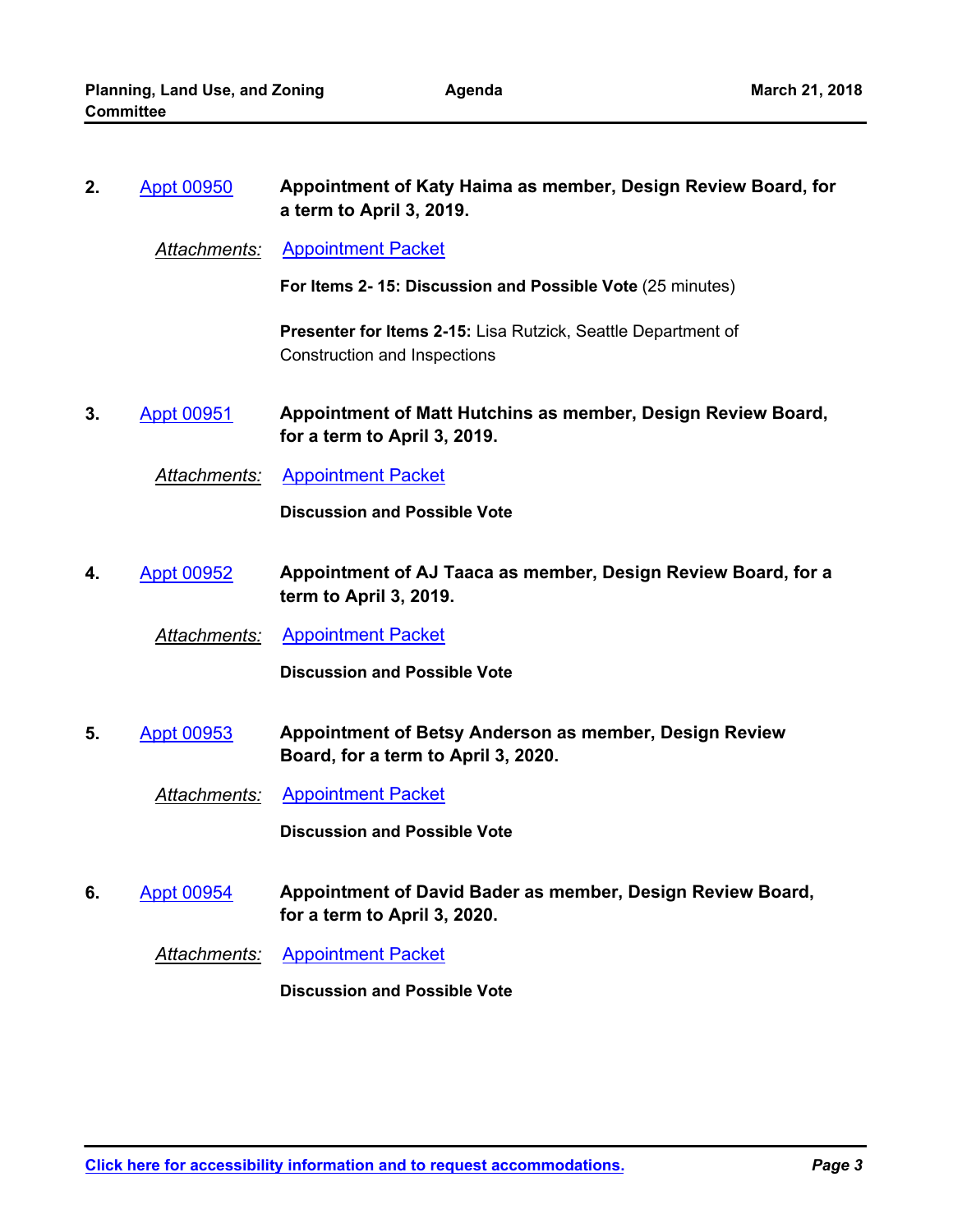| 7.  | <b>Appt 00955</b>   | Appointment of Andrew R. Campbell as member, Design Review<br>Board, for a term to April 3, 2020.       |
|-----|---------------------|---------------------------------------------------------------------------------------------------------|
|     | <b>Attachments:</b> | <b>Appointment Packet</b>                                                                               |
|     |                     | <b>Discussion and Possible Vote</b>                                                                     |
| 8.  | <b>Appt 00956</b>   | Appointment of Chris Colley as member, Design Review Board,<br>for a term to April 3, 2020.             |
|     | Attachments:        | <b>Appointment Packet</b>                                                                               |
|     |                     | <b>Discussion and Possible Vote</b>                                                                     |
| 9.  | <b>Appt 00957</b>   | Appointment of Aaron Luoma as member, Design Review Board,<br>for a term to April 3, 2020.              |
|     | Attachments:        | <b>Appointment Packet</b>                                                                               |
|     |                     | <b>Discussion and Possible Vote</b>                                                                     |
| 10. | <b>Appt 00958</b>   | Appointment of John Arthur Morefield as member, Design Review<br>Board, for a term to April 3, 2020.    |
|     | Attachments:        | <b>Appointment Packet</b>                                                                               |
|     |                     | <b>Discussion and Possible Vote</b>                                                                     |
| 11. | <b>Appt 00959</b>   | Appointment of Edward P. Palushock, Jr. as member, Design<br>Review Board, for a term to April 3, 2020. |
|     | <b>Attachments:</b> | <b>Appointment Packet</b>                                                                               |
|     |                     | <b>Discussion and Possible Vote</b>                                                                     |
| 12. | <b>Appt 00960</b>   | Appointment of Lauren Rock as member, Design Review Board,<br>for a term to April 3, 2020.              |
|     | <u>Attachments:</u> | <b>Appointment Packet</b>                                                                               |
|     |                     | <b>Discussion and Possible Vote</b>                                                                     |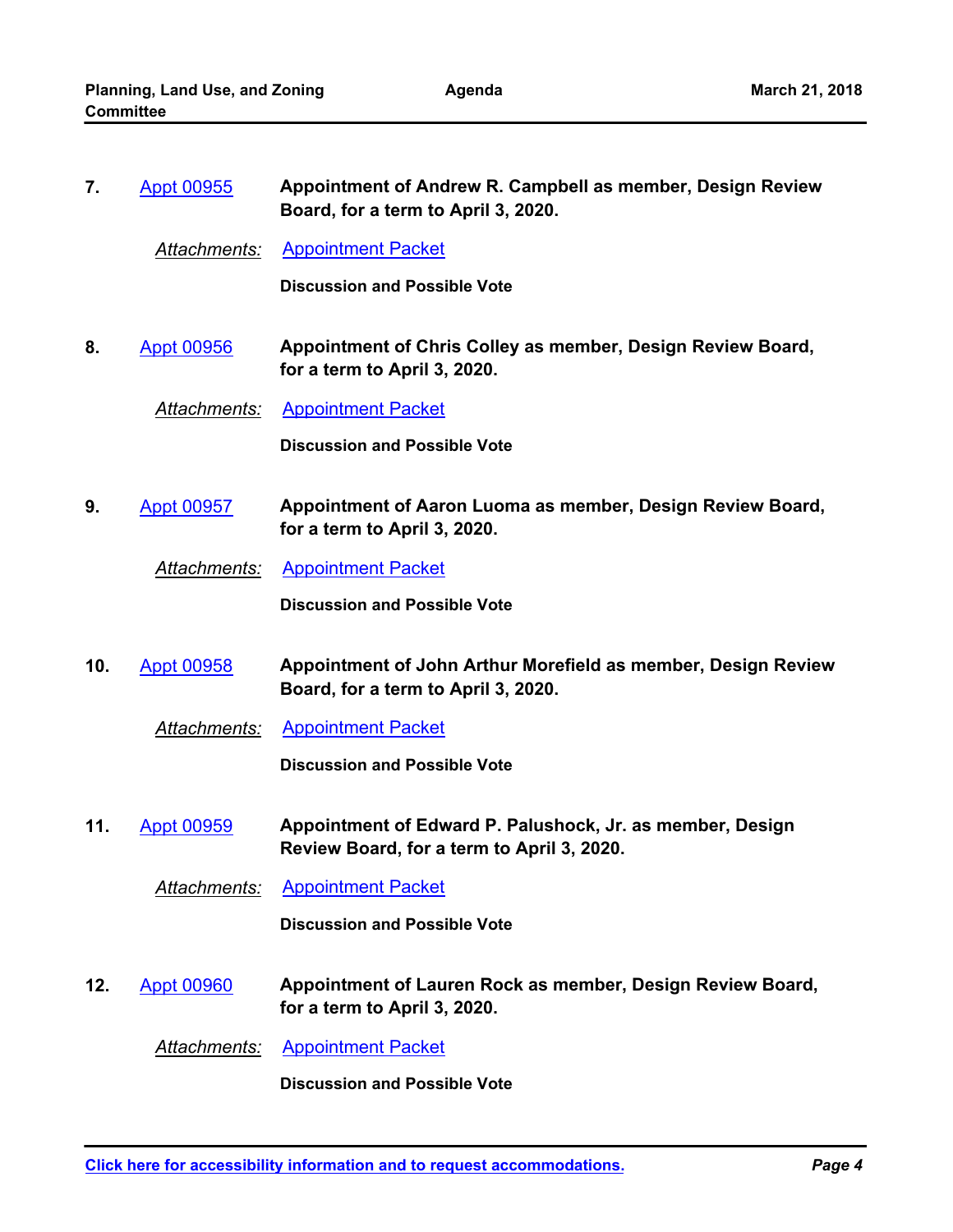| 13. | <b>Appt 00961</b>   | Appointment of Scott Rosenstock as member, Design Review<br>Board, for a term to April 3, 2020.                                                                                                                                                                                                      |
|-----|---------------------|------------------------------------------------------------------------------------------------------------------------------------------------------------------------------------------------------------------------------------------------------------------------------------------------------|
|     | Attachments:        | <b>Appointment Packet</b>                                                                                                                                                                                                                                                                            |
|     |                     | <b>Discussion and Possible Vote</b>                                                                                                                                                                                                                                                                  |
| 14. | <b>Appt 00962</b>   | <b>Reappointment of Brian Bishop as member, Design Review</b><br>Board, for a term to April 3, 2020.                                                                                                                                                                                                 |
|     | <u>Attachments:</u> | <b>Appointment Packet</b>                                                                                                                                                                                                                                                                            |
|     |                     | <b>Discussion and Possible Vote</b>                                                                                                                                                                                                                                                                  |
| 15. | <b>Appt 00963</b>   | Reappointment of Bradley J. Calvert as member, Design Review<br>Board, for a term to April 3, 2020.                                                                                                                                                                                                  |
|     | Attachments:        | <b>Appointment Packet</b>                                                                                                                                                                                                                                                                            |
|     |                     | <b>Discussion and Possible Vote</b>                                                                                                                                                                                                                                                                  |
| 16. | <b>CB 119200</b>    | AN ORDINANCE relating to land use and zoning; amending<br>Sections 23.41.006, 23.41.008, and 23.41.010 of the Seattle<br>Municipal Code to adopt the Central Area Neighborhood Design<br>Guidelines, establish a Central Area Design Review District, and<br>change Design Review Board composition. |
|     | Attachments:        | Full Text: CB 119200 v1                                                                                                                                                                                                                                                                              |
|     |                     | Att 1 - Central Area Neighborhood Design Guidelines, 2017                                                                                                                                                                                                                                            |
|     | <b>Supporting</b>   |                                                                                                                                                                                                                                                                                                      |
|     | <u>Documents:</u>   | <b>Summary and Fiscal Note</b>                                                                                                                                                                                                                                                                       |
|     |                     | <b>Director's Report</b>                                                                                                                                                                                                                                                                             |
|     |                     | Presentation (03/21/18)                                                                                                                                                                                                                                                                              |
|     |                     | <b>Briefing and Discussion (45 minutes)</b>                                                                                                                                                                                                                                                          |
|     |                     | <b>Presenters:</b> Quanlin Hu, Office of Planning and Community<br>Development; Lisa Rutzick, Seattle Department of Construction and<br>Inspections; Aly Pennucci, Council Central Staff                                                                                                             |